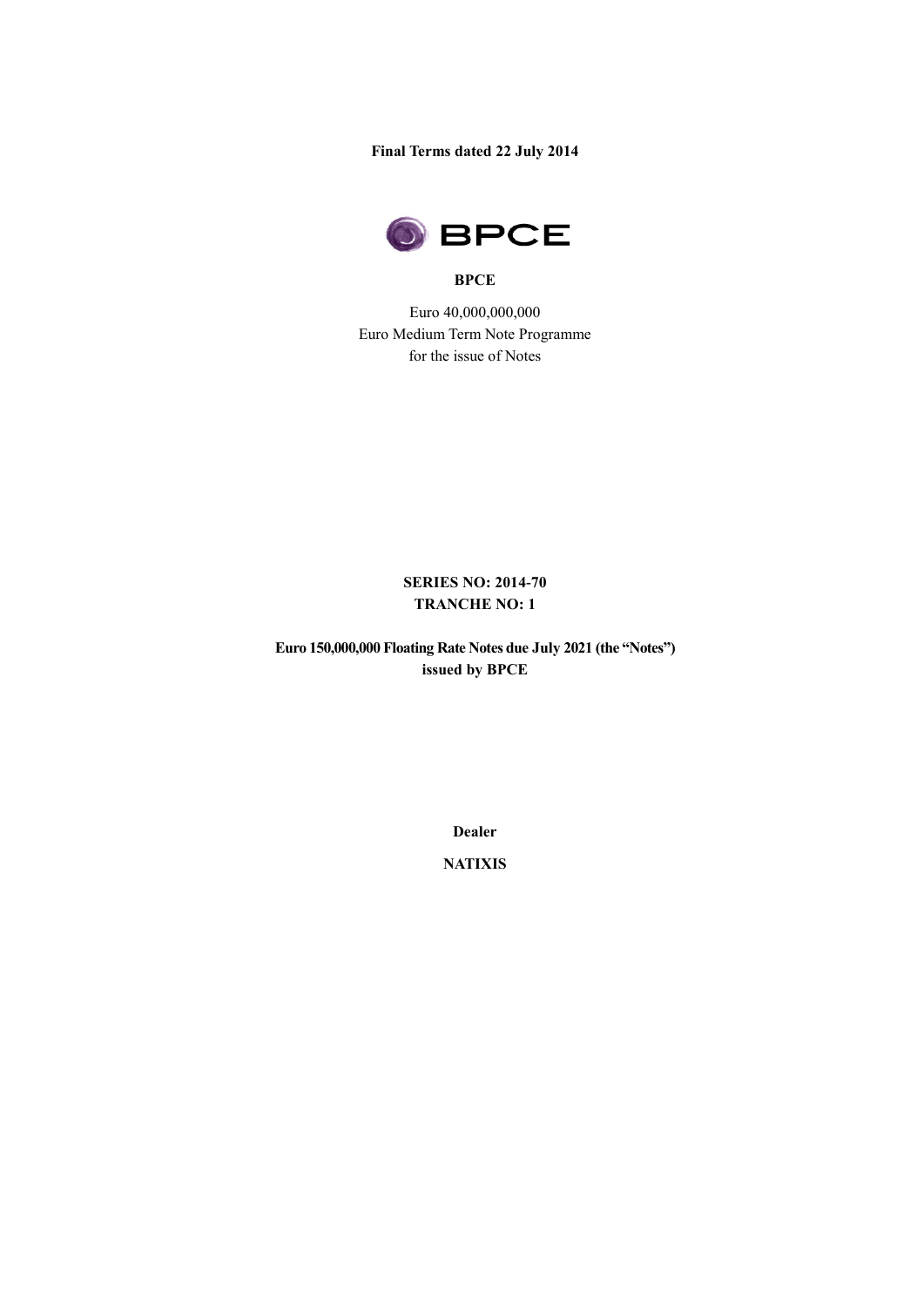### **PART A – CONTRACTUAL TERMS**

Terms used herein shall be deemed to be defined as such for the purposes of the Conditions (the "**Conditions**") set forth in the Base Prospectus dated 22 November 2013 which received visa n°13-629 from the *Autorité des marchés financiers* (the "**AMF**") on 22 November 2013 and the Base Prospectus Supplements dated 14 January 2014, 3 March 2014, 10 April 2014 and 12 May 2014 which received visa n°14-010, n°14-066, n°14-140 and n°14-189 from the AMF on 14 January 2014, 3 March 2014, 10 April 2014 and 12 May 2014, respectively, which together constitute a base prospectus for the purposes of the Prospectus Directive (Directive 2003/71/EC) (the "**Prospectus Directive**") as amended (which includes the amendments made by Directive 2010/73/EU to the extent that such amendments have been implemented in a Member State of the European Economic Area).

This document constitutes the Final Terms of the Notes described herein for the purposes of Article 5.4 of the Prospectus Directive and must be read in conjunction with such Base Prospectus as so supplemented. Full information on the Issuer and the offer of the Notes is only available on the basis of the combination of these Final Terms and the Base Prospectus as so supplemented. The Base Prospectus and the Base Prospectus Supplement are available for viewing at the office of the Fiscal Agent or each of the Paying Agents and on the website of the AMF (www.amf-france.org) and copies may be obtained from BPCE, 50 avenue Pierre Mendès-France, 75013 Paris, France.

| 1. | Issuer:                    |                                             | <b>BPCE</b>                                                                                                                                                  |
|----|----------------------------|---------------------------------------------|--------------------------------------------------------------------------------------------------------------------------------------------------------------|
| 2. | (i)                        | Series Number:                              | 2014-70                                                                                                                                                      |
|    | (ii)                       | Tranche Number:                             | 1                                                                                                                                                            |
|    | (iii)                      | Date on which the Notes become<br>fungible: | Not Applicable                                                                                                                                               |
| 3. |                            | Specified Currency or Currencies:           | Euro                                                                                                                                                         |
| 4. |                            | <b>Aggregate Nominal Amount:</b>            |                                                                                                                                                              |
|    | (i)                        | Series:                                     | Euro 150,000,000                                                                                                                                             |
|    | (ii)                       | Tranche:                                    | Euro 150,000,000                                                                                                                                             |
| 5. | Issue Price:               |                                             | 100 per cent. of the Aggregate Nominal Amount                                                                                                                |
| 6. | Specified Denomination(s): |                                             | Euro 100,000                                                                                                                                                 |
| 7. | (i)                        | Issue Date:                                 | 24 July 2014                                                                                                                                                 |
|    | (ii)                       | <b>Interest Commencement Date:</b>          | 24 July 2014                                                                                                                                                 |
| 8. |                            | Interest Basis:                             | Three $(3)$ months EURIBOR + 0.74 per cent. Floating Rate<br>(further particulars specified below)                                                           |
| 9. |                            | Maturity Date:                              | Interest Payment Date falling on or nearest to 24 July 2021                                                                                                  |
|    |                            | 10. Redemption Basis:                       | Subject to any purchase and cancellation or early<br>redemption, the Notes will be redeemed on the Maturity<br>Date at 100 per cent. of their nominal amount |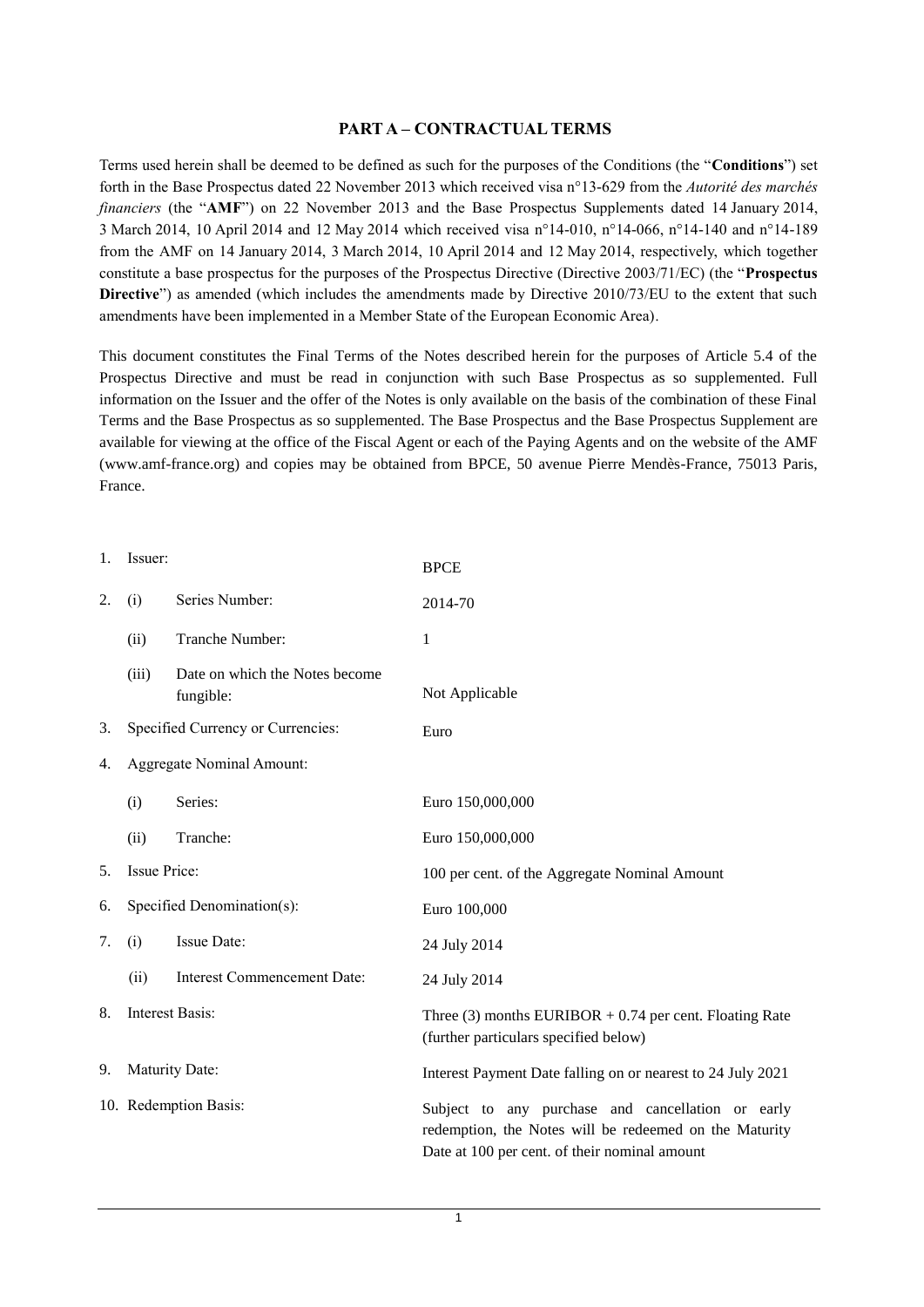|           |                       | 11. Change of Interest Basis:                                            | Not Applicable                                                                                                                                                         |
|-----------|-----------------------|--------------------------------------------------------------------------|------------------------------------------------------------------------------------------------------------------------------------------------------------------------|
|           | 12. Put/Call Options: |                                                                          | Not Applicable                                                                                                                                                         |
| 13. $(i)$ |                       | Status of the Notes:                                                     | Unsubordinated Notes                                                                                                                                                   |
|           | (11)                  | Dates of the corporate authorisations<br>for issuance of Notes obtained: | of the <i>Directoire</i> of the Issuer<br>Decision.<br>dated<br>28 April 2014 and decision of Mr. Jean-Philippe Berthaut,<br>Head of Group Funding, dated 10 July 2014 |

# **PROVISIONS RELATING TO INTEREST (IF ANY) PAYABLE**

| 14. Fixed Rate Note Provisions    |                                                                                                                          | Not Applicable                                                                                                                                                                                                               |  |
|-----------------------------------|--------------------------------------------------------------------------------------------------------------------------|------------------------------------------------------------------------------------------------------------------------------------------------------------------------------------------------------------------------------|--|
| 15. Floating Rate Note Provisions |                                                                                                                          | Applicable                                                                                                                                                                                                                   |  |
| (i)                               | Interest Period(s):                                                                                                      | As per the Conditions                                                                                                                                                                                                        |  |
| (ii)                              | Specified Interest Payment Dates:                                                                                        | Interest payable quarterly in arrears on 24 October,<br>24 January, 24 April and 24 July in each year, all such<br>dates being subject to adjustment in accordance with the<br>Business Day Convention set out in (iv) below |  |
| (iii)                             | First Interest Payment Date:                                                                                             | 24 October 2014 subject to adjustement in accordance with<br>the Business Day Convention set out in (iv) below                                                                                                               |  |
| (iv)                              | <b>Business Day Convention:</b>                                                                                          | Modified Following Business Day Convention                                                                                                                                                                                   |  |
| (v)                               | <b>Interest Period Date:</b>                                                                                             | Not Applicable                                                                                                                                                                                                               |  |
| (vi)                              | Business Centre(s):                                                                                                      | <b>TARGET</b>                                                                                                                                                                                                                |  |
|                                   | (vii) Manner in which the Rate(s) of<br>Interest is/are to be determined:                                                | <b>Screen Rate Determination</b>                                                                                                                                                                                             |  |
|                                   | (viii) Party responsible for calculating the<br>Rate(s) of Interest and/or Interest<br>Amount(s) (if not the Calculation |                                                                                                                                                                                                                              |  |
|                                   | Agent):                                                                                                                  | Not Applicable                                                                                                                                                                                                               |  |
| (ix)                              | Screen Rate Determination:                                                                                               | Applicable                                                                                                                                                                                                                   |  |
|                                   | - Reference Rate:                                                                                                        | Three (3)-months EURIBOR                                                                                                                                                                                                     |  |
|                                   | - Interest Determination Date:                                                                                           | 11.00 a.m. (Brussels time) two (2) TARGET Business<br>Days prior to the first day of each Interest Accrual Period                                                                                                            |  |
|                                   | - Relevant Screen Page:                                                                                                  | <b>Reuters EURIBOR01</b>                                                                                                                                                                                                     |  |
| (x)                               | FBF Determination:                                                                                                       | Not Applicable                                                                                                                                                                                                               |  |
| $(x_i)$                           | ISDA Determination:                                                                                                      | Not Applicable                                                                                                                                                                                                               |  |
| (xii)                             | $Margin(s)$ :                                                                                                            | $+0.74$ per cent. <i>per annum</i>                                                                                                                                                                                           |  |
|                                   | (xiii) Minimum Rate of Interest:                                                                                         | Not Applicable                                                                                                                                                                                                               |  |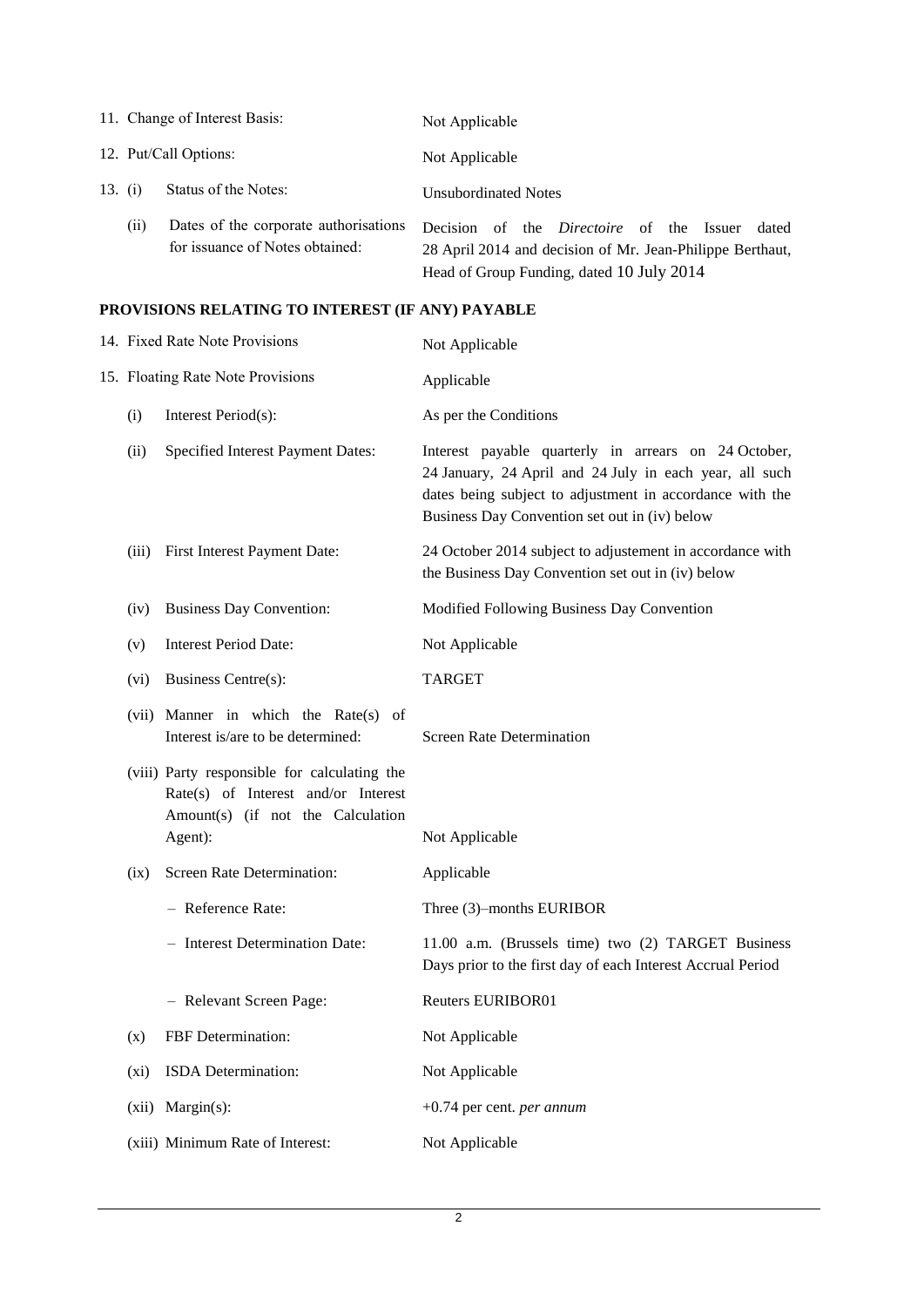|                                                      | (xiv) Maximum Rate of Interest:                                                                                                                                                              | Not Applicable                                                  |
|------------------------------------------------------|----------------------------------------------------------------------------------------------------------------------------------------------------------------------------------------------|-----------------------------------------------------------------|
|                                                      | (xv) Day Count Fraction:                                                                                                                                                                     | Actual/360                                                      |
|                                                      | 16. Zero Coupon Note Provisions                                                                                                                                                              | Not Applicable                                                  |
|                                                      | 17. Inflation Linked Interest Note Provisions                                                                                                                                                | Not Applicable                                                  |
|                                                      | PROVISIONS RELATING TO REDEMPTION                                                                                                                                                            |                                                                 |
|                                                      | 18. Call Option                                                                                                                                                                              | Not Applicable                                                  |
| 19. Put Option                                       |                                                                                                                                                                                              | Not Applicable                                                  |
|                                                      | 20. Final Redemption Amount of each Note:                                                                                                                                                    | Euro 100,000 per Note of Euro 100,000 Specified<br>Denomination |
|                                                      | Inflation Linked Notes - Provisions relating<br>to the Final Redemption Amount:                                                                                                              | Not Applicable                                                  |
|                                                      | 21. Early Redemption Amount                                                                                                                                                                  |                                                                 |
| (i)                                                  | Early Redemption Amount(s) of each<br>Note payable on redemption for<br>taxation reasons (Condition $6(g)$ ), for<br>illegality (Condition $6(j)$ ) or on event<br>of default (Condition 9): | Euro 100,000 per Note of Euro 100,000 Specified<br>Denomination |
| (ii)                                                 | Redemption for taxation reasons<br>permitted on days others than Interest<br>Payment Dates (Condition $6(g)$ ):                                                                              | N <sub>0</sub>                                                  |
| (iii)                                                | Unmatured Coupons to become void<br>upon early redemption (Materialised<br>Bearer Notes only) (Condition 7(f)):                                                                              | Not Applicable                                                  |
| <b>TED IT BROUGLOUG I BBI IGI BI E HO BUIL MORES</b> |                                                                                                                                                                                              |                                                                 |

### **GENERAL PROVISIONS APPLICABLE TO THE NOTES**

| 22. Form of Notes:                                                                            |                               | Dematerialised Notes            |
|-----------------------------------------------------------------------------------------------|-------------------------------|---------------------------------|
| (i)                                                                                           | Form of Dematerialised Notes: | Bearer form <i>(au porteur)</i> |
| <b>Registration Agent:</b><br>(ii)                                                            |                               | Not Applicable                  |
| Temporary Global Certificate:<br>(iii)                                                        |                               | Not Applicable                  |
| (iv)                                                                                          | Applicable TEFRA exemption:   | Not Applicable                  |
| 23. Financial Centre $(s)$ :                                                                  |                               | <b>TARGET</b>                   |
| 24. Talons for future Coupons or Receipts to be<br>attached to Definitive Notes (and dates on |                               |                                 |
| which such Talons mature):                                                                    |                               | Not Applicable                  |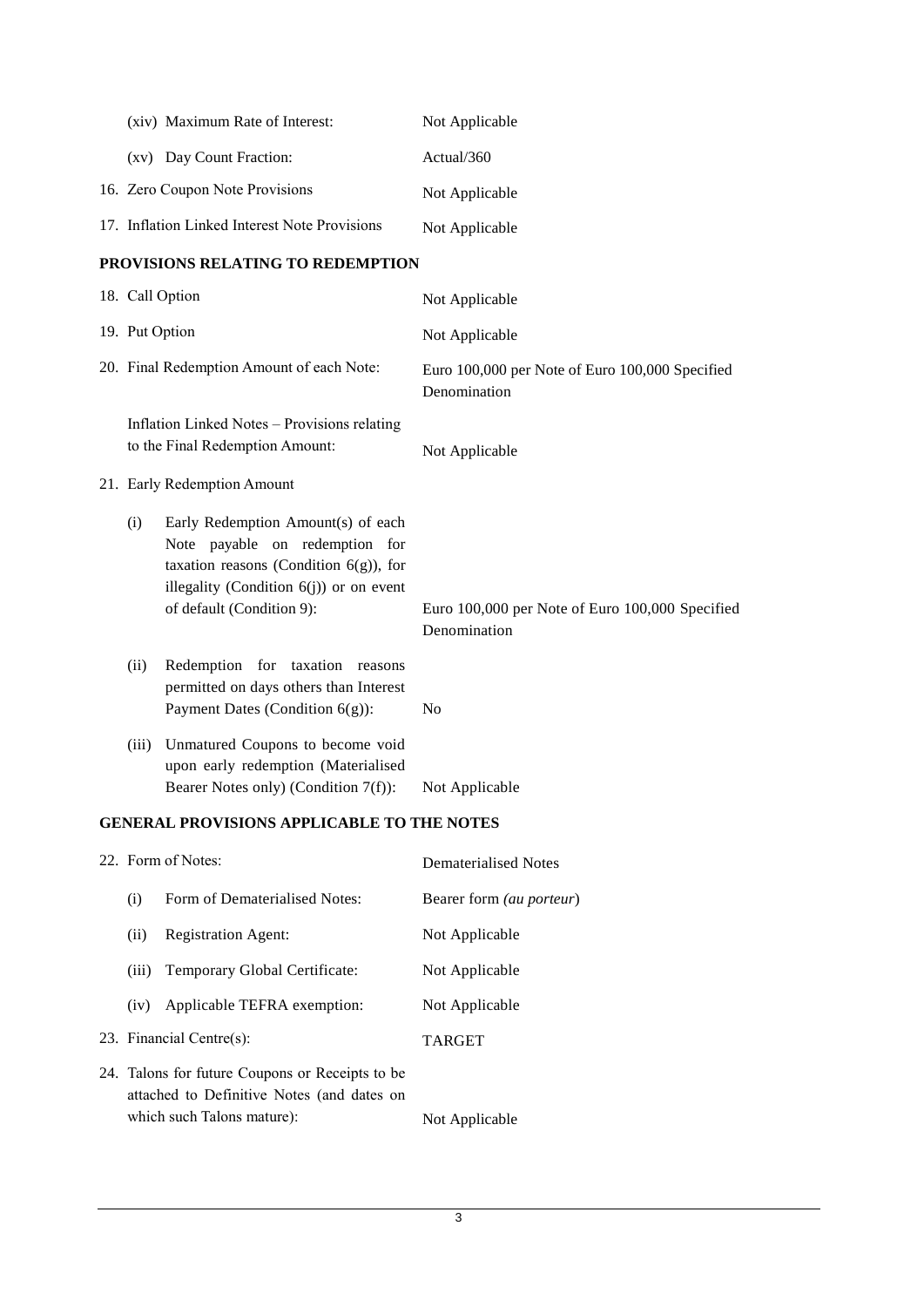| 25. Details relating to Instalment Notes: amount<br>of each instalment, date on which each<br>payment is to be made: | Not Applicable                                                                                                                              |
|----------------------------------------------------------------------------------------------------------------------|---------------------------------------------------------------------------------------------------------------------------------------------|
| 26. Redenomination provisions:                                                                                       | Not Applicable                                                                                                                              |
| 27. Purchase in accordance with Articles L.213-<br>1 A and D.213-1 A of the French Code<br>monétaire et financier:   | Applicable                                                                                                                                  |
| 28. Consolidation provisions:                                                                                        | Not Applicable                                                                                                                              |
| 29. Masse:                                                                                                           | Contractual Masse shall apply                                                                                                               |
|                                                                                                                      | Name and address of the Representative:<br>Mr. Sylvain THOMAZO<br>20, rue Victor Bart<br>78000 Versailles<br>France                         |
|                                                                                                                      | Name and address of the alternate Representative:<br>Mrs. Sandrine D'HAUSSY<br>69, avenue Gambetta<br>94100 Saint Maur des Fosses<br>France |
|                                                                                                                      | The Representative will receive a remuneration of<br>Euro 2,000 (excluding VAT) per year.                                                   |

### **GENERAL**

30. The aggregate principal amount of Notes issued has been translated into Euro at the rate of  $\lceil \cdot \rceil$  producing a sum of: Not Applicable

## **RESPONSIBILITY**

The Issuer accepts responsibility for the information contained in these Final Terms.

Signed on behalf of BPCE

Duly represented by: Jean-Philippe BERTHAUT, Head of Group Funding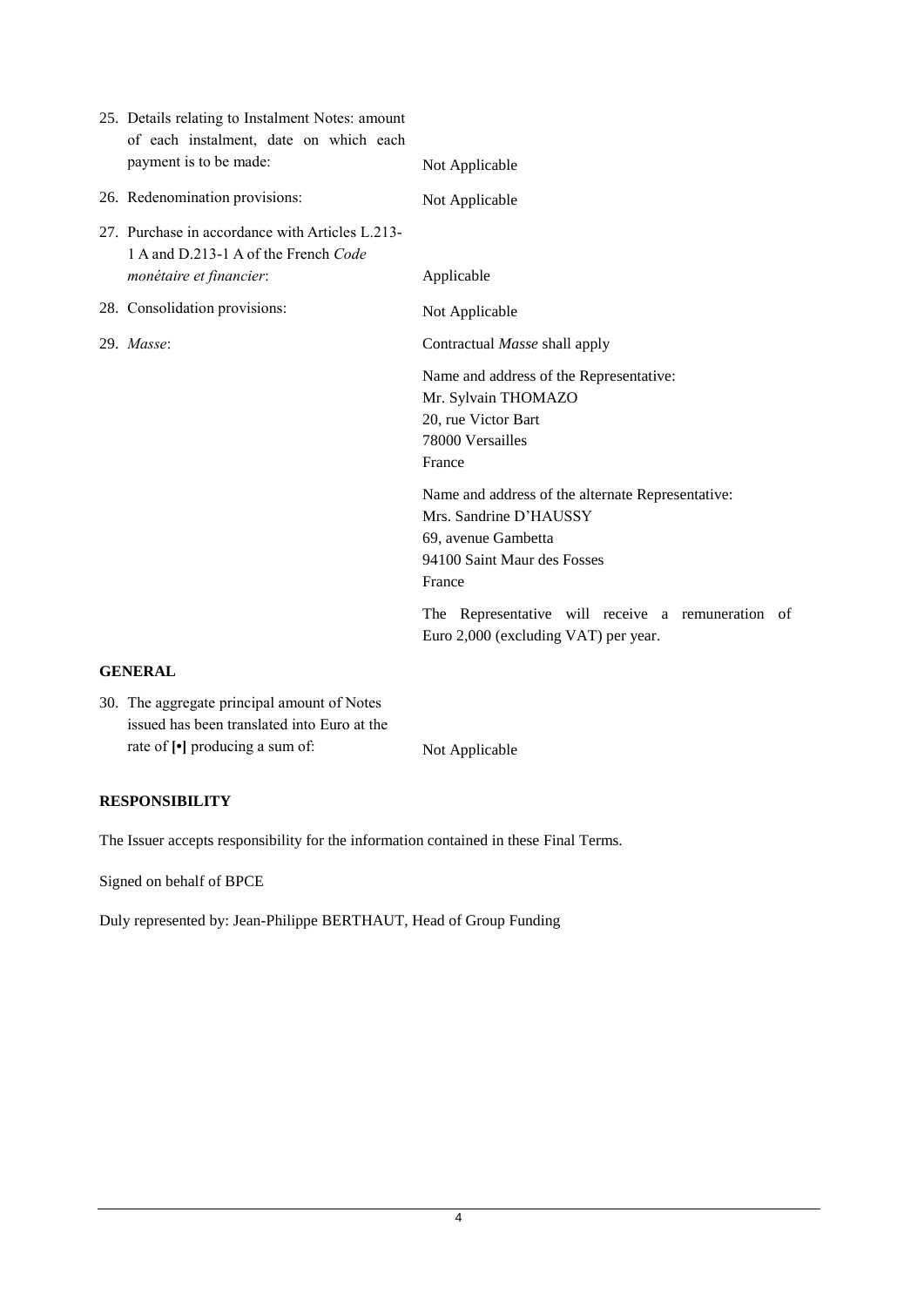## **PART B – OTHER INFORMATION**

### **1. LISTING AND ADMISSION TO TRADING**

| (i) Listing and Admission to     | Application has been made by the Issuer (or on its behalf) for   |
|----------------------------------|------------------------------------------------------------------|
| trading:                         | the Notes to be listed and admitted to trading on Euronext Paris |
|                                  | with effect from the Issue Date.                                 |
| (ii) Estimate of total expenses  |                                                                  |
| related to admission to trading: | Euro 4,200                                                       |

#### **2. RATINGS**

Ratings: The Notes to be issued are expected to be rated:

S&P: A

Moody's: A2

Fitch: A

Each of S&P, Moody's and Fitch is established in the European Union and registered under Regulation (EC) No 1060/2009, as amended.

### **3. NOTIFICATION**

Not Applicable

### **4. INTERESTS OF NATURAL AND LEGAL PERSONS INVOLVED IN THE ISSUE**

Save as discussed in "Subscription and Sale", so far as the Issuer is aware, no person involved in the offer of the Notes has an interest material to the offer.

### **5. REASONS FOR THE OFFER, ESTIMATED NET PROCEEDS AND TOTAL EXPENSES**

| (i) Reasons for the offer:      | See "Use of Proceeds" wording in Base Prospectus |
|---------------------------------|--------------------------------------------------|
| (ii) Estimated net proceeds:    | Euro 150,000,000                                 |
| (iii) Estimated total expenses: | Euro 4.200                                       |

## **6. HISTORIC INTEREST RATES**

Details of historic EURIBOR rates can be obtained from Reuters Screen EURIBOR01.